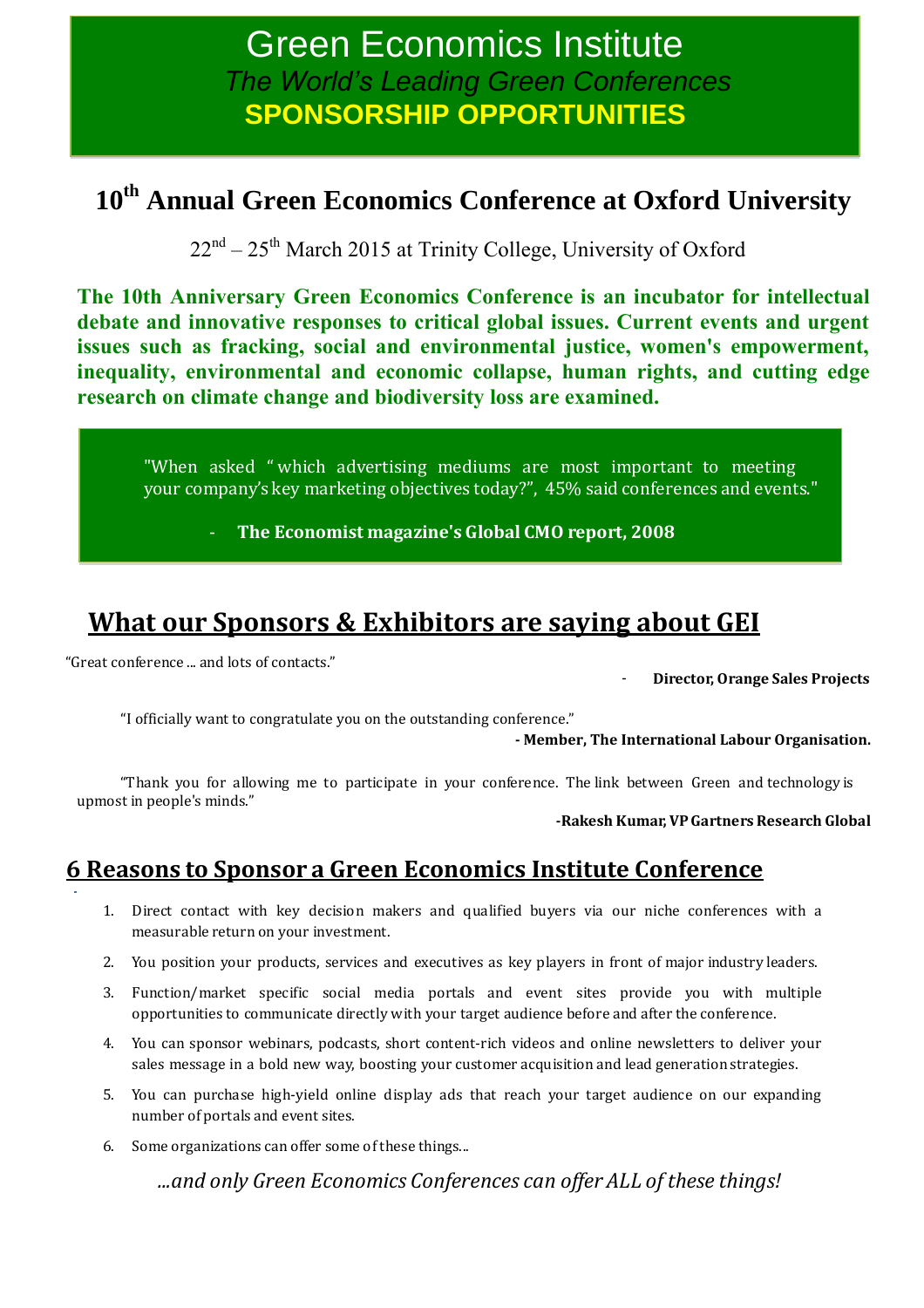### **Sponsorship Benefits at a Glance:**

(The exact selection of these items depends on which package you choose)

- *Advertising on our u n i q u e l y b u s y website- currently over 3 million visitors to date and over 40, 000 v is ito rs per month;*
- Advertising to our large international network of 13000 green professionals;
- A workshop delivered promoting your products, services and research;
- Your literature available to all participants, speakers and clients;
- Promotional material and banners about your products and services during the conference;
- Logo of your company on flyers and information sheets;(Please provide us with the artwork
- Banners or posters, and exhibition tables and spaces in the conference area
- A stand on the conference area promoting your company;
- Your company name, logo and hyperlink can be included on the conference web pages and for a calendar year onwards, depending on which package you select.
- Advertisements and information about your products and services and about your team in the conference proceedings;
- Includes entrance for two persons;
- Possibility of a members' web seminar conference call to tell them about your organization after conference has taken place;
- Your products and services to be used as possible case studies when we teach around the world afterwardsplease send us material for this purpose.

### **All you need to do to make this happen is:**

- Send an e-mail of acceptance to this offer, selecting which Package A, B or C you prefer.
- Send us your logo and web links;
- *E-mail us the ideas for your workshop and an abstract of a paper for the* **Conference Proceedings.**
- Before the event, please send us a PowerPoint
- Send us any pictures or other promotional material you would like us to put on our website and in our monthly newsletter which goes out to tens of thousands in our network.

| <b>Packages</b> | <b>Benefits</b>                                                                           |
|-----------------|-------------------------------------------------------------------------------------------|
| £1500           | Package A : Our One day package                                                           |
|                 | Advertising on our website;<br>$\bullet$                                                  |
|                 | Logo of your company on flyers and information sheets;<br>$\bullet$                       |
|                 | Exhibition Stand on the conference area promoting your company;                           |
|                 | Advertisement and information about your products and services and about you              |
|                 | in the conference proceedings;                                                            |
|                 | Includes entrance for one person;                                                         |
| £ 5000          | Package B: Our event package                                                              |
|                 | Advertising on our website;<br>$\bullet$                                                  |
|                 | Advertising to our large international network;<br>$\bullet$                              |
|                 | Promotional material and banners about your products and services during the              |
|                 | conference;                                                                               |
|                 | Logo of your company on flyers and information sheets;                                    |
|                 | Banners or posters on the conference area (1 banner, 1 poster);<br>$\bullet$              |
|                 | Stand in the conference area promoting your company;<br>$\bullet$                         |
|                 | Advertisement and information on your products and services and about you in<br>$\bullet$ |
|                 | the conference proceedings;                                                               |
|                 | Includes entrance for two persons;<br>$\bullet$                                           |
|                 | Possibility of a members' web seminar - conference call to tell them about your           |
|                 | organization after the conference has taken place during the year.                        |